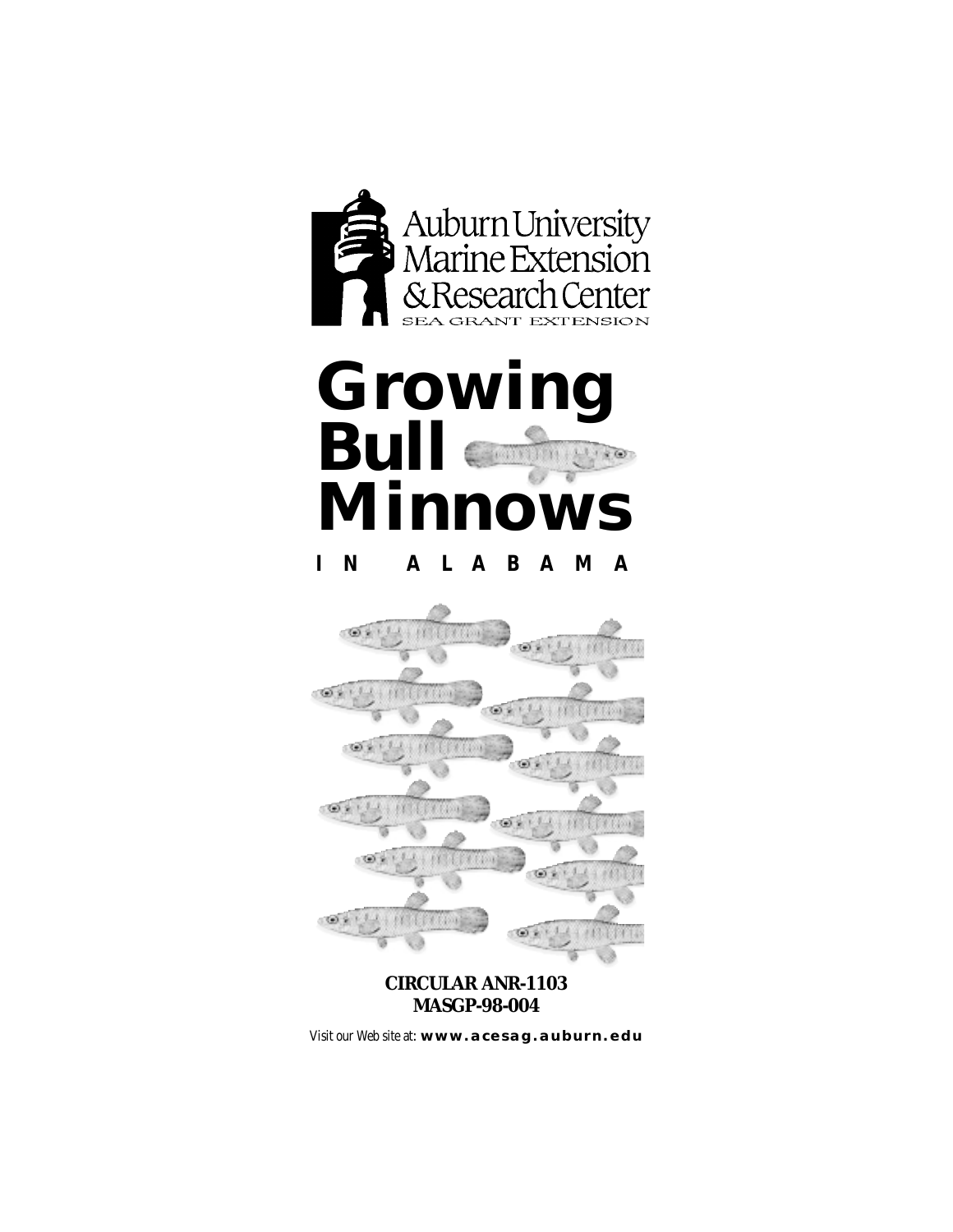## **Growing Bull Minnows IN ALABAMA**

#### **Introduction**

Bull minnows *(Fundulus grandis),* also known as gulf killifish, mudminnows, mudfish, cacahoes, and finger mullet, are commonly sold by bait dealers to recreational anglers for live bait. Bull minnows are supplied to bait dealers by fishermen who trap or seine them from the shallow waters of bays and bayous. As a result, the supply of wild-caught fish is not always dependable. Wholesale and retail prices for bull minnows are similar to those for live shrimp.

Bull minnows have been grown experimentally in ponds in Alabama and Texas with good success. Research indicates that bull minnows spawn readily in captivity, are tolerant to a wide range of water qualities, and grow rapidly at moderate stocking densities. This makes them good candidates for commercial culture. One drawback is that individual females do not produce high numbers of eggs compared to many other cultured species. As a result, a large number of spawners and a large amount of pond space are required to produce enough small fish (fry) for grow-out.

### **Production System**

Researchers suggest using a series of ponds to efficiently produce bull minnows. The first pond is stocked with brood fish (3 to 5 inches) in January or February at a rate of about of about 10,000 fish per acre (6,600 females and 3,400 males). Fish are fed a high-protein feed at 3 percent of their total body weight per day. When water temperatures reach 68 degrees F in March or April, spawning mats are placed in brood ponds. These mats are usually 3-foot by 2-foot by 3-inch rectangles of material similar to that used in air conditioner filters. Spawning mat material is available from aquaculture supply stores.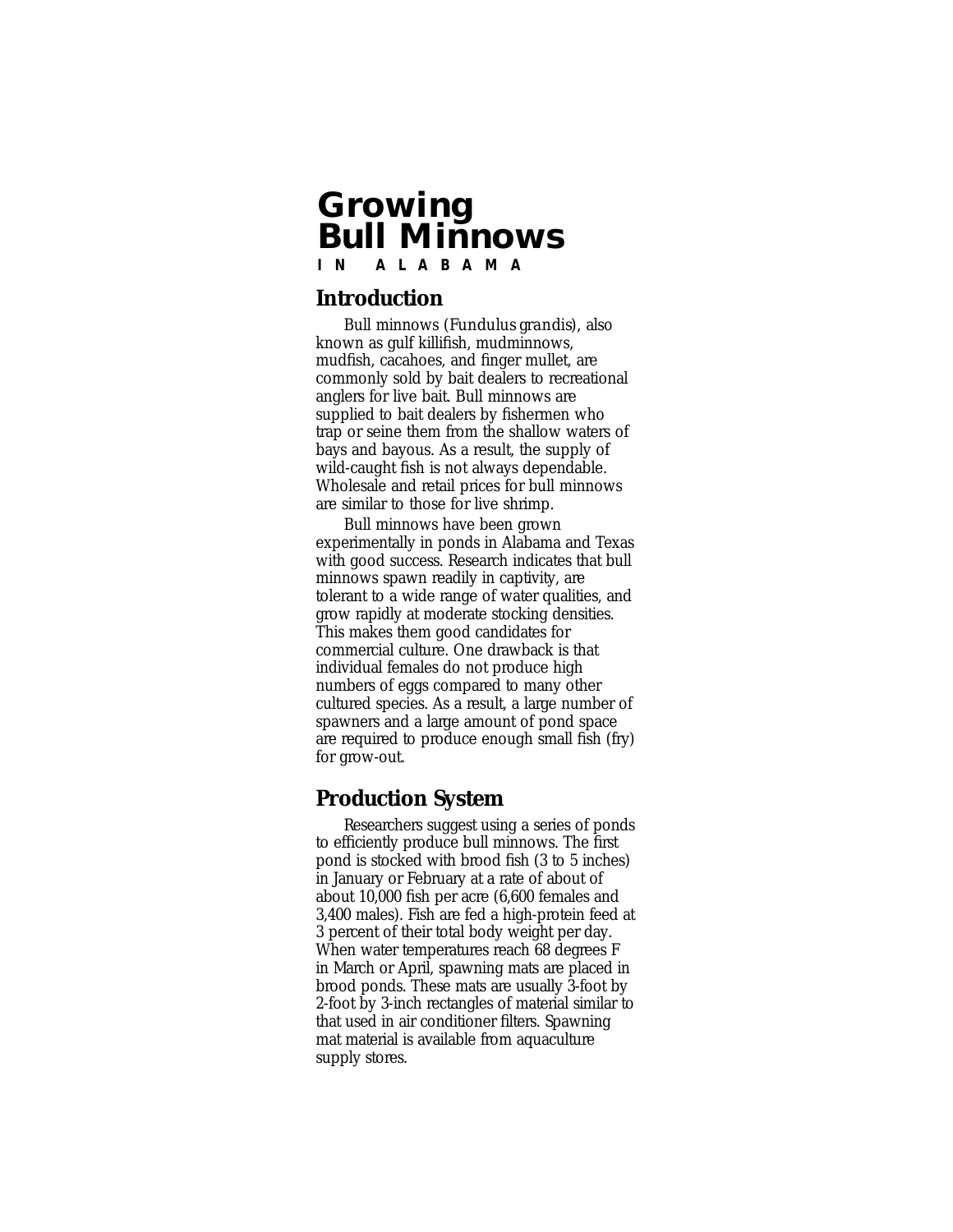Spawning mats are removed from the brood-fish pond after about a week, and the number of eggs per mat is estimated. Mats are placed in a second pond until approximately 1.5 million eggs have been transferred from the brood-fish pond. The transfer should take place within a 2-week period to promote more uniform size of fish as they grow. Eggs hatch in 2 to 3 weeks, and 1 to 1.2 million fry per acre should be produced under good conditions.

Fry are fed a high-protein minnow feed at a rate of 5 pounds per acre per day. When fry reach about 900 to 1,500 to the pound, they are moved to grow-out ponds at the rate of 50,000 to 200,000 fish per acre, depending on how soon they need to reach market size (2.5 inches). The lower stocking rate can produce market-size fish in about 36 days, while the higher stocking rate takes over a 100 days. Fish in grow-out ponds are initially fed 10 percent of their stocked weight per day. After 10 days, fish are sampled and the feeding adjusted to 5 percent of the total body weight. Fish should be sampled every 2 weeks and the amount of feed adjusted. Some researchers suggest that fish in properly fertilized ponds may not require feeding.

#### **Pond Management**

The production system is based on proper pond construction, management, and attention to water quality. The single most important water quality factor is access to a supply of clean saltwater. Bull minnows can tolerate freshwater but will not produce or grow efficiently unless water salinity is at least 5 parts per thousand, or about one-seventh fullstrength seawater.

Ponds should average 3 feet in depth, have smooth bottoms, and be graded to allow complete drainage. A catch basin is desirable to assist in harvesting fish. All ponds should be filled with water that is passed through a fine cloth filter to eliminate wild fish. The water should be fertilized (for example: 40 pounds of 12-12-12 fertilizer per acre at 1-week intervals) to stimulate production of natural foods. Hatching ponds and grow-out ponds are